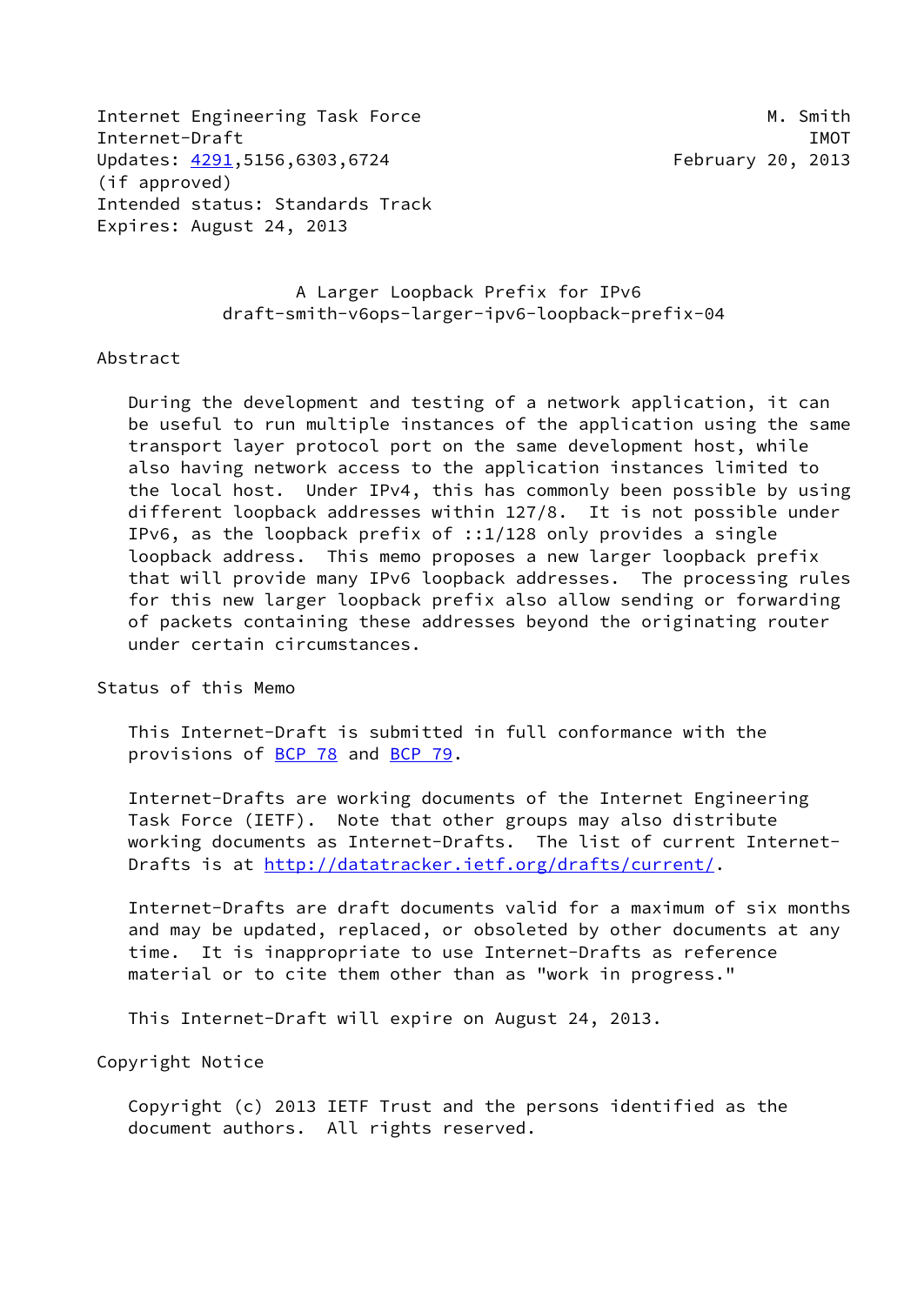## Internet-Draft A Larger IPv6 Loopback Prefix February 2013

This document is subject to **[BCP 78](https://datatracker.ietf.org/doc/pdf/bcp78)** and the IETF Trust's Legal Provisions Relating to IETF Documents [\(http://trustee.ietf.org/license-info](http://trustee.ietf.org/license-info)) in effect on the date of publication of this document. Please review these documents carefully, as they describe your rights and restrictions with respect to this document. Code Components extracted from this document must include Simplified BSD License text as described in Section 4.e of

 the Trust Legal Provisions and are provided without warranty as described in the Simplified BSD License.

## Table of Contents

| 1.1. Requirements Language $\frac{4}{5}$                                                                |  |
|---------------------------------------------------------------------------------------------------------|--|
| Larger Loopback Prefix Requirements 4<br>2.                                                             |  |
| Proposed Larger Loopback Prefix 4<br>$\overline{3}$ .                                                   |  |
| Address Assignment and Configuration $\frac{5}{2}$<br>$\overline{4}$ .                                  |  |
| $\underline{5}$ . Larger Loopback Prefix Processing Rules 6                                             |  |
|                                                                                                         |  |
| 5.1.1. Packets Originated with Larger Loopback Source                                                   |  |
| and/or Destination Addresses 6                                                                          |  |
| 5.1.2. Packets Received Externally With Larger Loopback                                                 |  |
| Source and/or Destination Addresses $\cdots$ 7                                                          |  |
|                                                                                                         |  |
| 5.2.1. Packets Originated with Larger Loopback Source                                                   |  |
| and/or Destination Addresses 8                                                                          |  |
| Packets Received Externally With Larger Loopback<br>5.2.2.                                              |  |
| Source and/or Destination Addresses $\cdot \cdot \cdot \cdot \cdot \cdot \cdot \cdot \cdot \frac{8}{2}$ |  |
| Default Address Selection 8<br>6.                                                                       |  |
| $\overline{1}$ .                                                                                        |  |
| 8.                                                                                                      |  |
| 9.                                                                                                      |  |
| 10. Security Considerations 9                                                                           |  |
| $11$ . Change Log [RFC Editor please remove] 10                                                         |  |
|                                                                                                         |  |
|                                                                                                         |  |
| 12.2. Informative References 11                                                                         |  |
|                                                                                                         |  |
|                                                                                                         |  |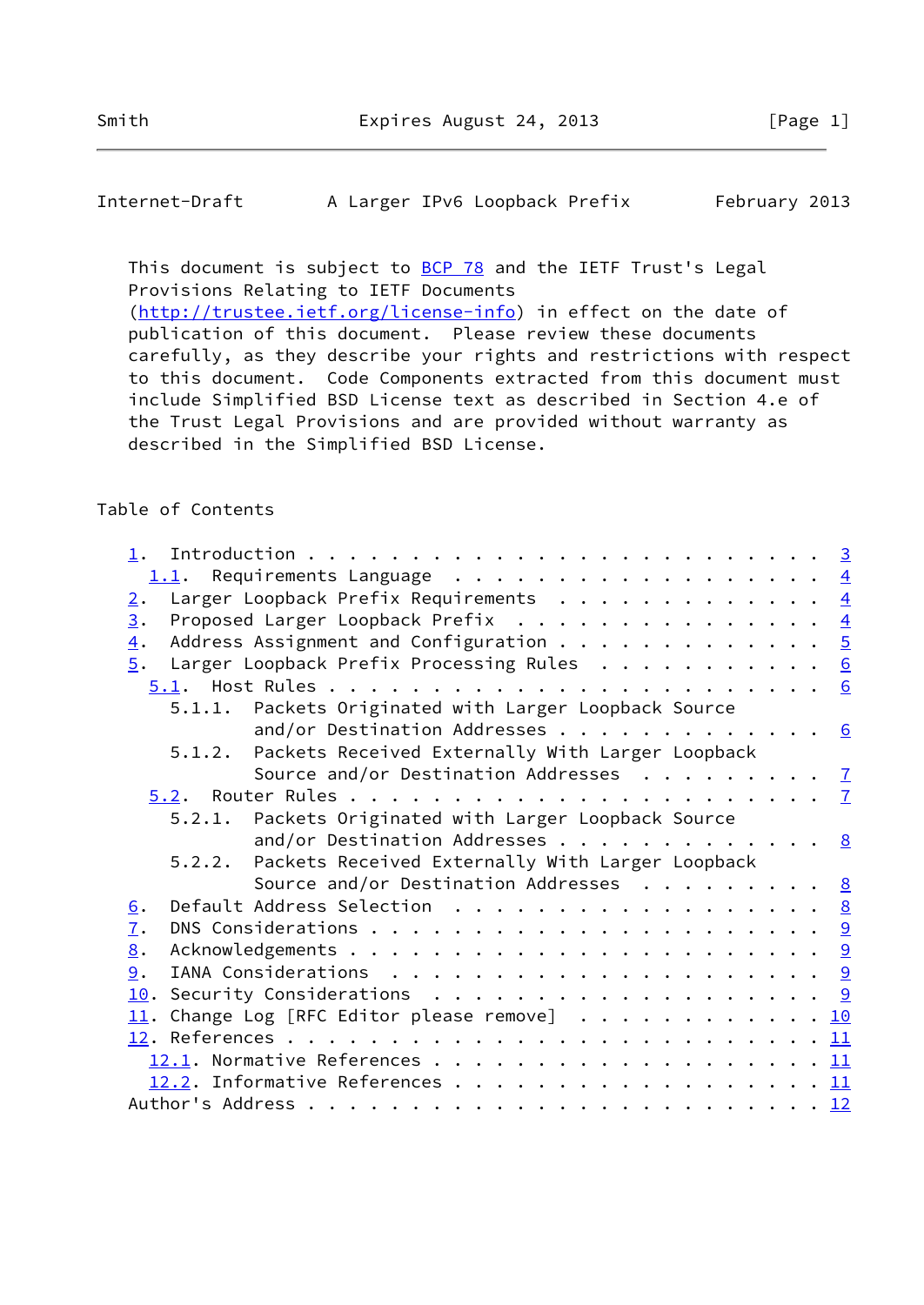Smith Expires August 24, 2013 [Page 2]

<span id="page-2-1"></span>Internet-Draft A Larger IPv6 Loopback Prefix February 2013

#### <span id="page-2-0"></span>[1](#page-2-0). Introduction

 During the development and testing of a network application, it can be useful to run multiple instances of the application on the same development host. It may also be useful or important for network access to these application instances to be limited to only the development host itself.

 Networked applications that use fixed and usually well known transport layer protocol ports will typically accept incoming traffic on that port for any address assigned to the host. This will prevent multiple instances of the application running on the same port. This port reuse limitation can be overcome by having each application instance bind to different individual addresses available on the host.

Under IPv4, the 127/8 loopback prefix [[RFC1122](https://datatracker.ietf.org/doc/pdf/rfc1122)] provides many addresses that have commonly been able to be used to run multiple instances of an application on the same port, while also limiting access to the local host.

The IPv6 addressing architecture [\[RFC4291](https://datatracker.ietf.org/doc/pdf/rfc4291)] only specifies a single loopback address (::1/128). Multiple IPv6 loopback addresses are not available to bind application instances to when using the same port on the same host.

 The IPv4-Mapped IPv6 Address form of 127/8, ::ffff:127.0.0.0/104 [\[RFC4291](https://datatracker.ietf.org/doc/pdf/rfc4291)], could be used to provide more host local loopback addresses. However these addresses do not have native IPv6 address properties. For example, they cannot accommodate 64 bit Interface Identifiers. Other current and future IPv6 address forms that contain IPv4 addresses or prefixes, such as IPv4-Embedded IPv6 Addresses [[RFC6052](https://datatracker.ietf.org/doc/pdf/rfc6052)], have or are likely to have similar or other drawbacks.

A Unique Local IPv6 Unicast Address (ULA) prefix [\[RFC4193](https://datatracker.ietf.org/doc/pdf/rfc4193)] could be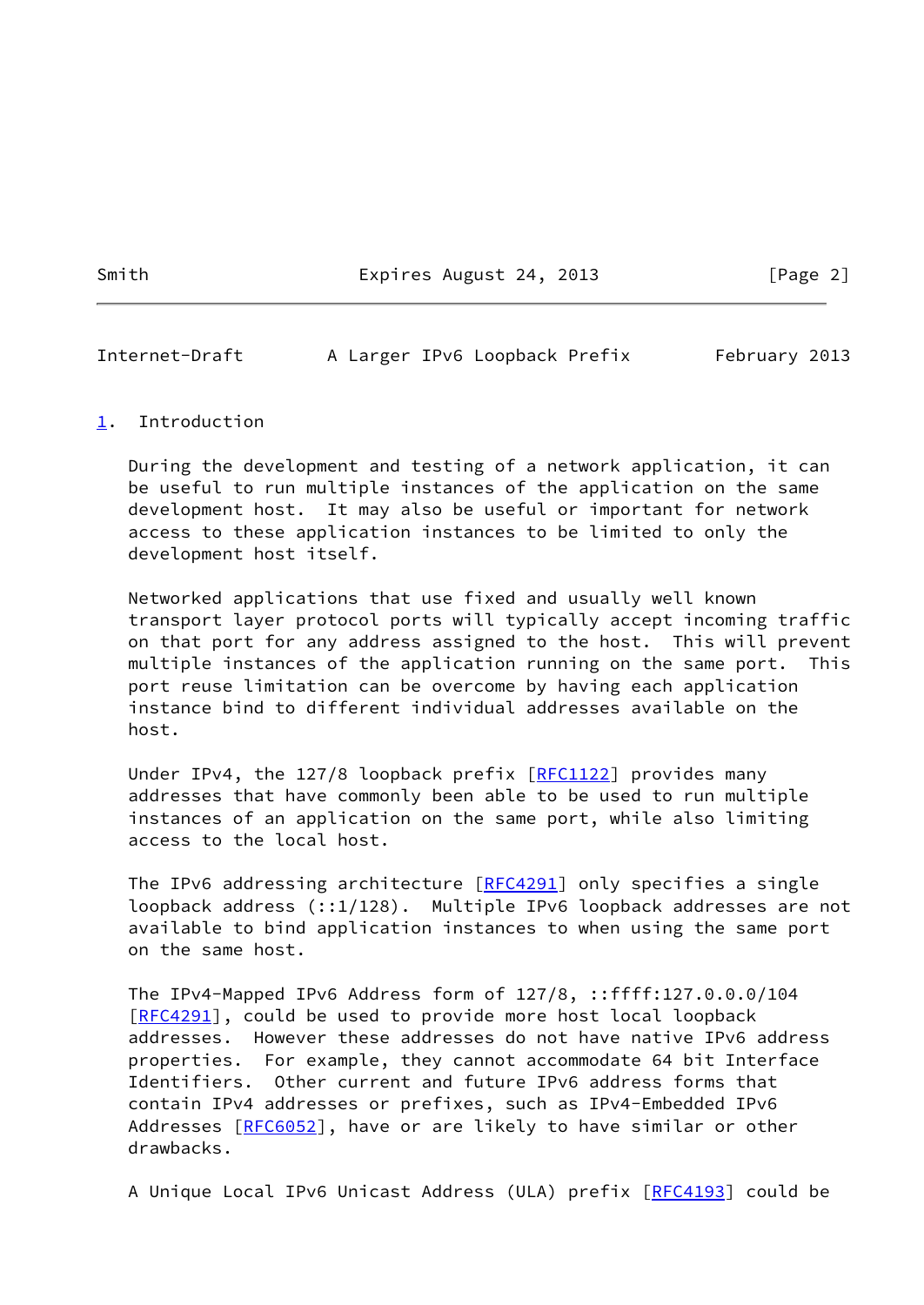used to increase the number of addresses available on the local host. However this prefix would need to be generated and configured at least once by a system administrator or operator. Without additional configuration, traffic towards addresses not assigned to the local host would not be prevented from leaving the host, and access may not be limited to the local host. A ULA prefix would not be well known, and would not be easy to remember and type accurately without violating the randomness requirements of the Global ID component of a ULA prefix. Using hostnames in DNS or the local host's name resolution file (e.g., /etc/hosts) to overcome the effort required to remember or type a ULA prefix may not be possible for some types of applications which directly deal with IPv6 addresses.

Smith Expires August 24, 2013 [Page 3]

<span id="page-3-1"></span>Internet-Draft A Larger IPv6 Loopback Prefix February 2013

 This memo proposes a new larger IPv6 loopback prefix that provides many more loopback addresses, has properties of native IPv6 addresses, and is easy to remember and type accurately. As with ::1/128, it is intended to be automatically configured during system initialisation, making it ubiquitous. Unlike ::1/128, the processing rules for this prefix match those of IPv4's 127/8. These rules allow sending or forwarding of packets with the new larger loopback prefix addresses beyond the originating router under certain circumstances.

This memo, if published, updates  $[REC4291]$ ,  $[REC5156]$ ,  $[REC6303]$  and [\[RFC6724](https://datatracker.ietf.org/doc/pdf/rfc6724)].

<span id="page-3-0"></span>[1.1](#page-3-0). Requirements Language

 The key words "MUST", "MUST NOT", "REQUIRED", "SHALL", "SHALL NOT", "SHOULD", "SHOULD NOT", "RECOMMENDED", "MAY", and "OPTIONAL" in this document are to be interpreted as described in [RFC 2119 \[RFC2119](https://datatracker.ietf.org/doc/pdf/rfc2119)].

<span id="page-3-2"></span>[2](#page-3-2). Larger Loopback Prefix Requirements

 A new larger loopback prefix should attempt to satisfy all of the following requirements. It should:

- o be a well known prefix,
- o be within an existing special purpose prefix, such as 0000::/8 (the parent prefix of the current IPv6 loopback address),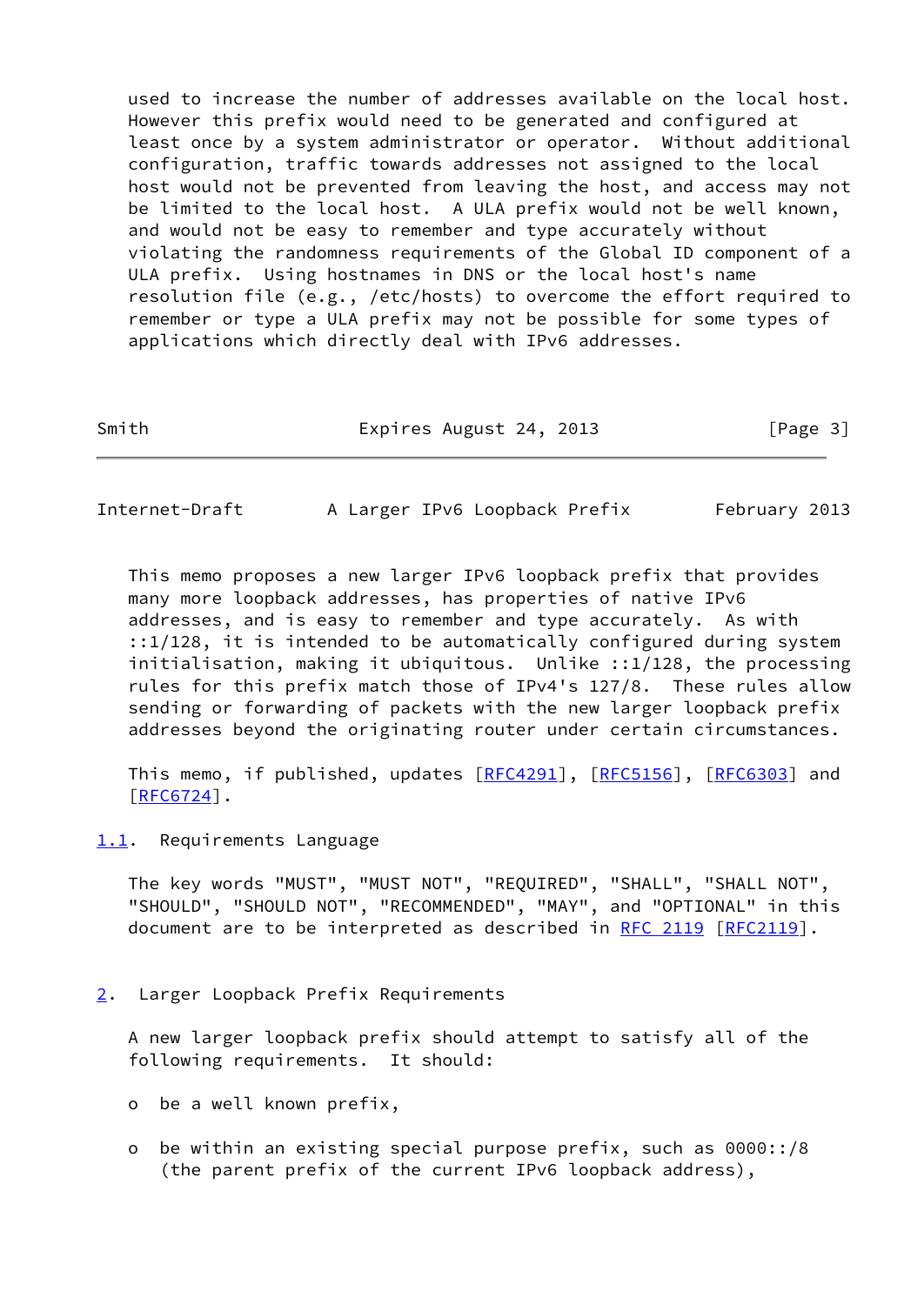- o be easy for a human to remember [[EASY-NUMBERS\]](#page-12-2),
- o be easy for a human to type accurately [[DOET\]](#page-12-3),
- o cover the existing IPv6 loopback prefix,
- o support 64 bit Interface Identifiers,
- o provide a large number of /64 subnets.
- <span id="page-4-0"></span>[3](#page-4-0). Proposed Larger Loopback Prefix

 Ideally, the prefix length of ::1/128 could be shortened, resulting in a new single larger loopback prefix for IPv6, such as ::/48. However, if the existing loopback prefix length is shortened enough to satisfy all of the larger loopback prefix requirements, it would then cover the IPv4 Mapped IPv6 Address prefix, ::ffff:0.0.0.0/96, and prevent its use described in [\[RFC4038](https://datatracker.ietf.org/doc/pdf/rfc4038)].

| Smith | Expires August 24, 2013 | [Page 4] |
|-------|-------------------------|----------|
|       |                         |          |

<span id="page-4-2"></span>Internet-Draft A Larger IPv6 Loopback Prefix February 2013

 Giving up the requirement of covering the existing IPv6 loopback prefix, the proposed new larger loopback prefix is:

0001:0000:0000:0000:0000:0000:0000:0000/32

or concisely,

 This prefix satisfies all remaining larger loopback prefix requirements.

 Allocating a /32 prefix for the loopback function may seem excessive, as a /48 length prefix would satisfy the larger loopback prefix requirements. However, within the parent 0000::/8 special purpose prefix, there are approximately 16 million /32 prefixes, so a single /32 for the larger loopback prefix is easily afforded. A /32 larger loopback prefix will satisfy all current and likely future uses of the loopback function.

<span id="page-4-1"></span>[4](#page-4-1). Address Assignment and Configuration

 <sup>1::/32</sup>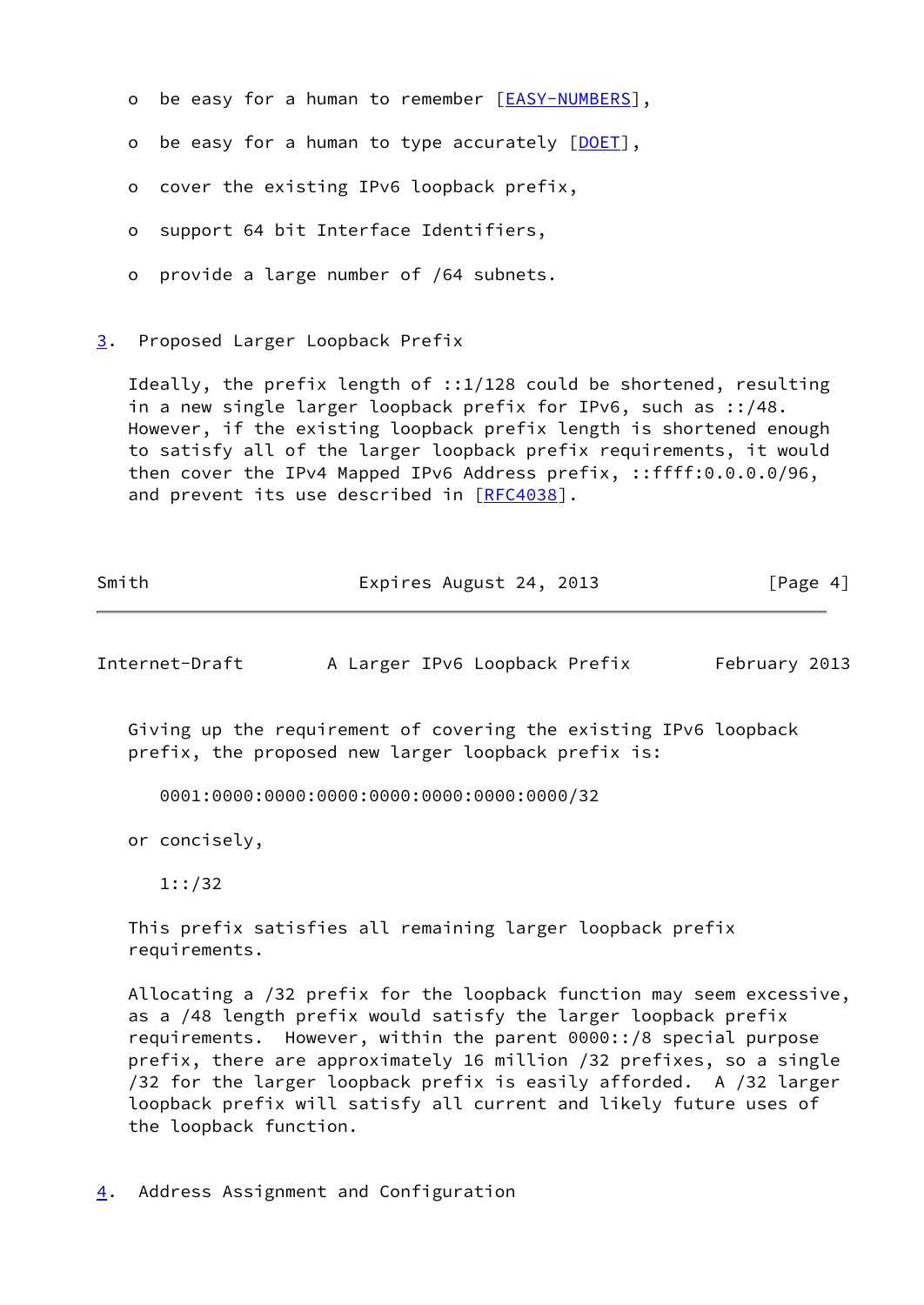Consistent with the IPv6 Addressing Model [[RFC4291](https://datatracker.ietf.org/doc/pdf/rfc4291)], each address within the larger loopback prefix is always logically assigned to one of the node's interfaces, although not necessarily the same interface for all addresses. This means that the node acts as though all addresses within the larger loopback prefix have been configured on one or more interfaces. Applications will accept packets destined to any of the larger loopback prefix addresses, unless the application is bound to a specific larger loopback address. Typically the addresses will be logically assigned to one or more virtual "loopback" interfaces, which locally returns or loops outgoing packets back to the same node that originated the packets.

 It is also common to configure a well known loopback address on the loopback interface during system initialisation, making a loopback address visible to the system operator or user [\[DOET](#page-12-3)]. For IPv4, this address is  $127.0.0.1/8$ ; for IPv6, it is  $::1/128$ . For the new larger loopback prefix, the address automatically configured on the loopback interface should be:

1::1/64

 This address will be easy for a human to both remember [\[EASY-NUMBERS](#page-12-2)][\[DOET](#page-12-3)] and type accurately [DOET].

A /64 prefix length has been chosen over /32 to provide a 64 bit

| Smith | Expires August 24, 2013 | [Page 5] |
|-------|-------------------------|----------|
|-------|-------------------------|----------|

<span id="page-5-0"></span>Internet-Draft A Larger IPv6 Loopback Prefix February 2013

 Interface Identifier for the loopback interface. This is different from the use of the whole loopback prefix length when configuring 127.0.0.1/8 or ::1/128.

 Some nodes may support more than one loopback interface. These subsequent loopback interfaces, when initialised, should be assigned a larger loopback /64 prefix locally unique within the node. All addresses within the assigned /64 are logically assigned to the interface. Additionally, the ":1" address for the subnet should be configured on the loopback interface, making it visible to a system operator or user [\[DOET](#page-12-3)].

 /64 subnet identifier uniqueness could be achieved by using the loopback interface instance number as the subnet identifier, with the first instance numbered  $0$  to suit the use of 1::1/64 on the first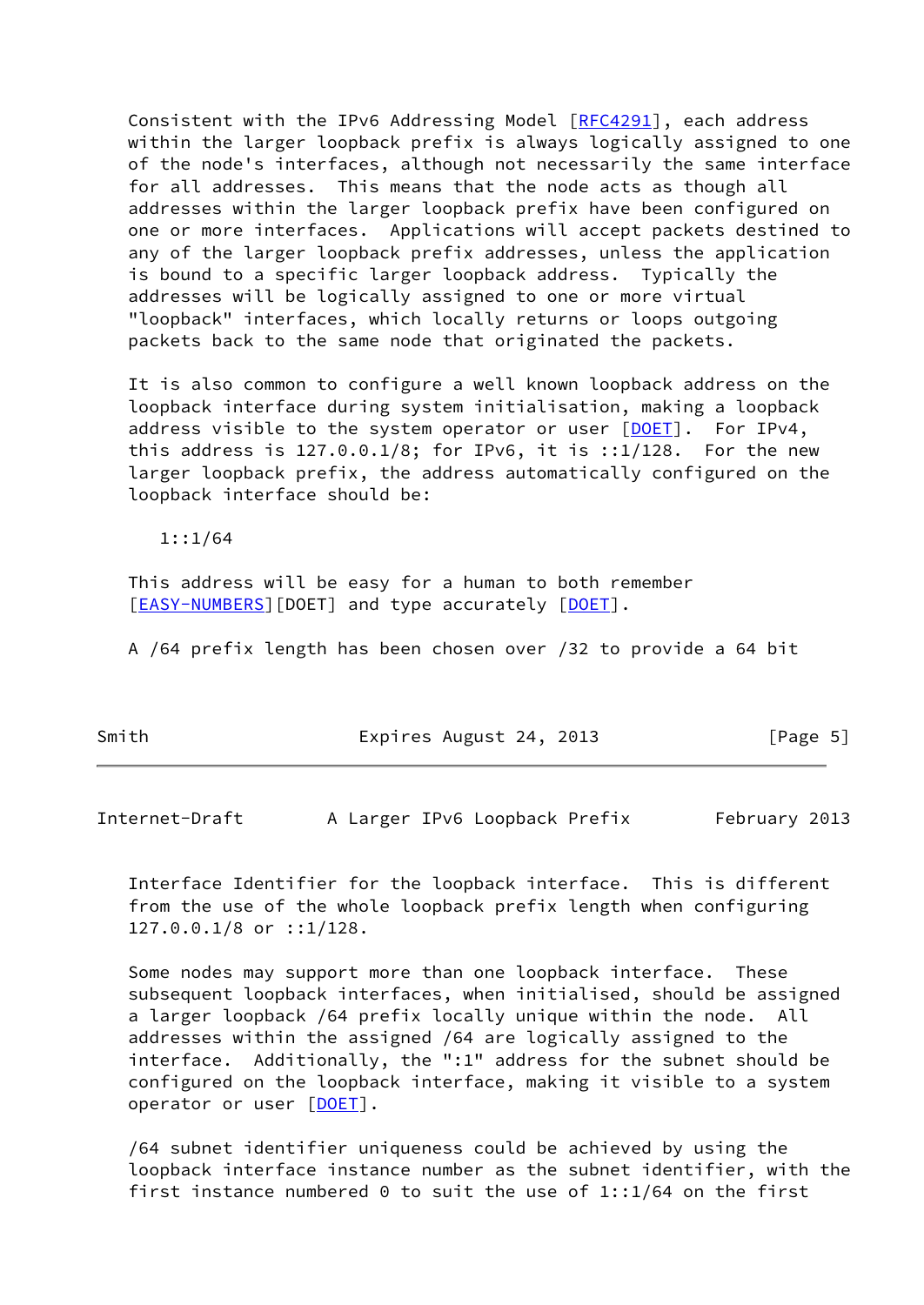loopback interface. For example, the second loopback interface could be assigned 1:0:0:1::/64, while the forth loopback interface could be assigned 1:0:0:3::/64. Alternatively, the interfaces' ifIndex [\[RFC1213](https://datatracker.ietf.org/doc/pdf/rfc1213)] could be used to determine these subsequent interfaces' loopback /64 subnet identifier. Other schemes which ensure subnet identifier uniqueness would be acceptable.

 It should be possible for an operator to remove these automatically configured loopback addresses. It should also be possible for an operator to configure further loopback addresses from within the assigned /64, or addresses from other parts of the larger loopback prefix, including other /64s assigned to other loopback interfaces. Other addresses within the assigned /64(s) would continue to be logically assigned to the subsequent loopback interface. Configuration of addresses is for operational visibility and convenience [\[DOET](#page-12-3)], and does not change the behaviour of non-visible logically assigned addresses.

 The larger loopback prefix addresses that are outside of the subsequent loopback interface assigned /64s would continue to be logically assigned to the oldest loopback interface.

- <span id="page-6-0"></span>[5](#page-6-0). Larger Loopback Prefix Processing Rules
- <span id="page-6-1"></span>[5.1](#page-6-1). Host Rules
- <span id="page-6-3"></span>[5.1.1](#page-6-3). Packets Originated with Larger Loopback Source and/or Destination Addresses

 Packets originated with larger loopback source and/or destination addresses MUST be returned to the origin host for standard processing by the local IPv6 protocol implementation. They MUST NOT be sent

| Smith | Expires August 24, 2013 | [Page 6] |
|-------|-------------------------|----------|
|-------|-------------------------|----------|

<span id="page-6-2"></span>Internet-Draft A Larger IPv6 Loopback Prefix February 2013

over any external links attached to the host.

 If the implementation supports multiple loopback interfaces, and they have been assigned prefixes and addresses from within the larger loopback prefix, the egress loopback interface SHOULD be the interface assigned the matching destination loopback address. The ingress loopback interface MUST be the interface assigned the matching destination loopback address. This will facilitate loopback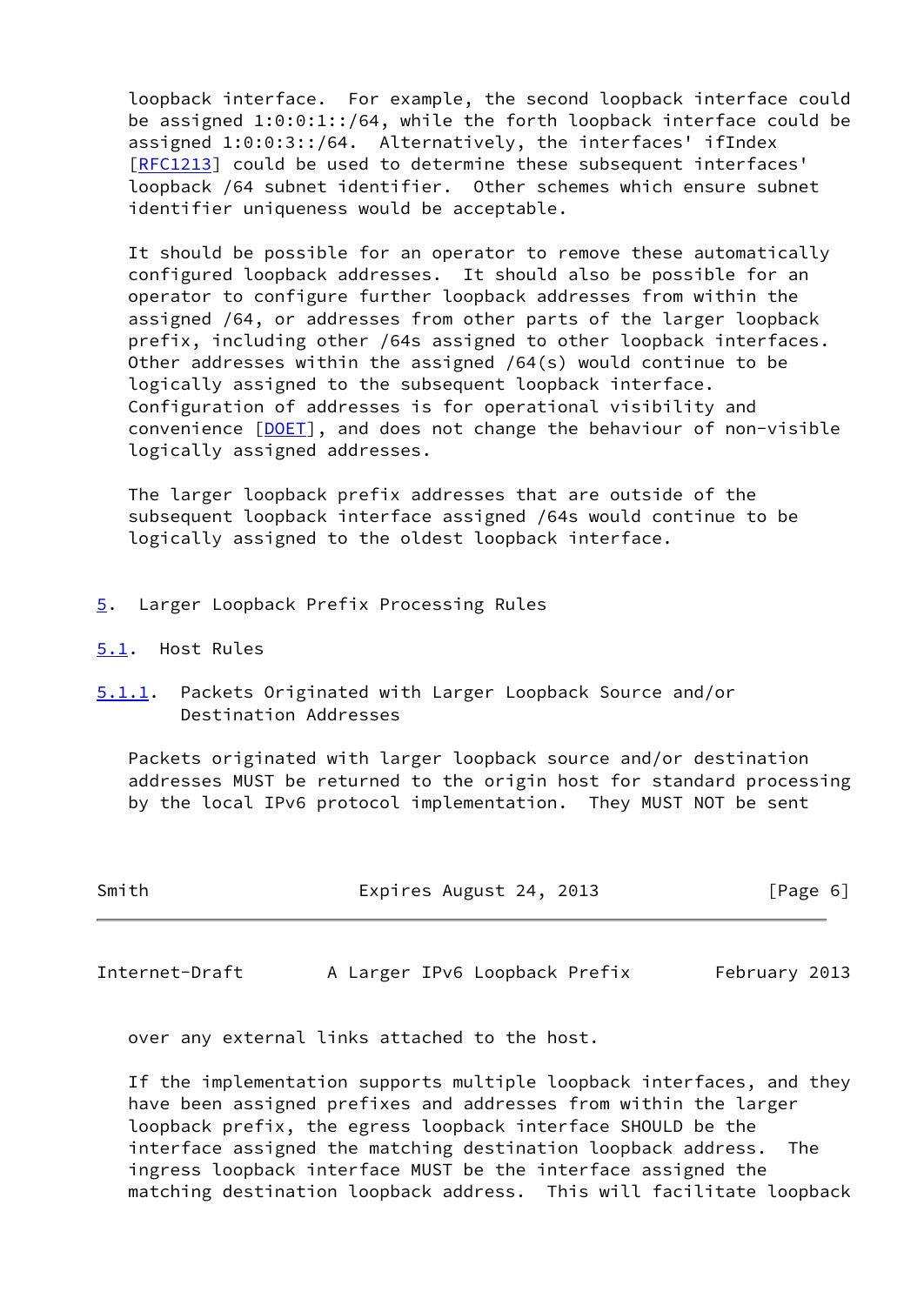interface specific handling of the looped traffic, such as traffic filtering or traffic conditioning, which may be useful during network application development. Note that standard IPv6 longest match packet forwarding will facilitate this multiple loopback interface processing.

 All addresses within the larger loopback prefix MUST always be considered assigned to one of the host's interfaces, consistent with IPv6's Addressing Model [\[RFC4291](https://datatracker.ietf.org/doc/pdf/rfc4291)]. Ingress packets, once they have passed any interface specific policies, MUST be delivered to the appropriate protocol module (e.g., such as TCP, SCTP, UDP or ICMPv6) interested in packets with the destination larger loopback prefix address for further processing.

<span id="page-7-2"></span>[5.1.2](#page-7-2). Packets Received Externally With Larger Loopback Source and/or Destination Addresses

 Packets with larger loopback source and/or destination addresses received over any of the external links attached to the host MUST be dropped. ICMPv6 error messages, such as Destination Unreachable messages, MUST NOT be generated for these dropped packets.

 Implementation suggestion: For these dropped packets, it may be useful to generate an appropriate system log message, indicating a packet with an invalid source or destination address (a "martian" [[RFC1812\]](https://datatracker.ietf.org/doc/pdf/rfc1812)) was received over an external interface. By default, these messages should be suppressed. If they are enabled, they should be appropriately rate limited to prevent a system log denial-of-service attack.

# <span id="page-7-0"></span>[5.2](#page-7-0). Router Rules

 IPv4 loopback packet processing rules for routers, specified in [\[RFC1812](https://datatracker.ietf.org/doc/pdf/rfc1812)], by default prohibited forwarding of packets with 127/8 destinations, other than those originated locally and returned back to the router itself. A software switch could be provided to disable this prohibition. This special case of allowing forwarding of packets towards 127/8 destinations has been taken advantage of by [\[RFC4379](https://datatracker.ietf.org/doc/pdf/rfc4379)], for MPLS troubleshooting purposes. An equivalent function for IPv6 is provided by using the IPv4-Mapped IPv6 prefix of ::ffff:

| Smith | Expires August 24, 2013 | [Page 7] |
|-------|-------------------------|----------|
|       |                         |          |

<span id="page-7-1"></span>Internet-Draft A Larger IPv6 Loopback Prefix February 2013

127.0.0.0/104.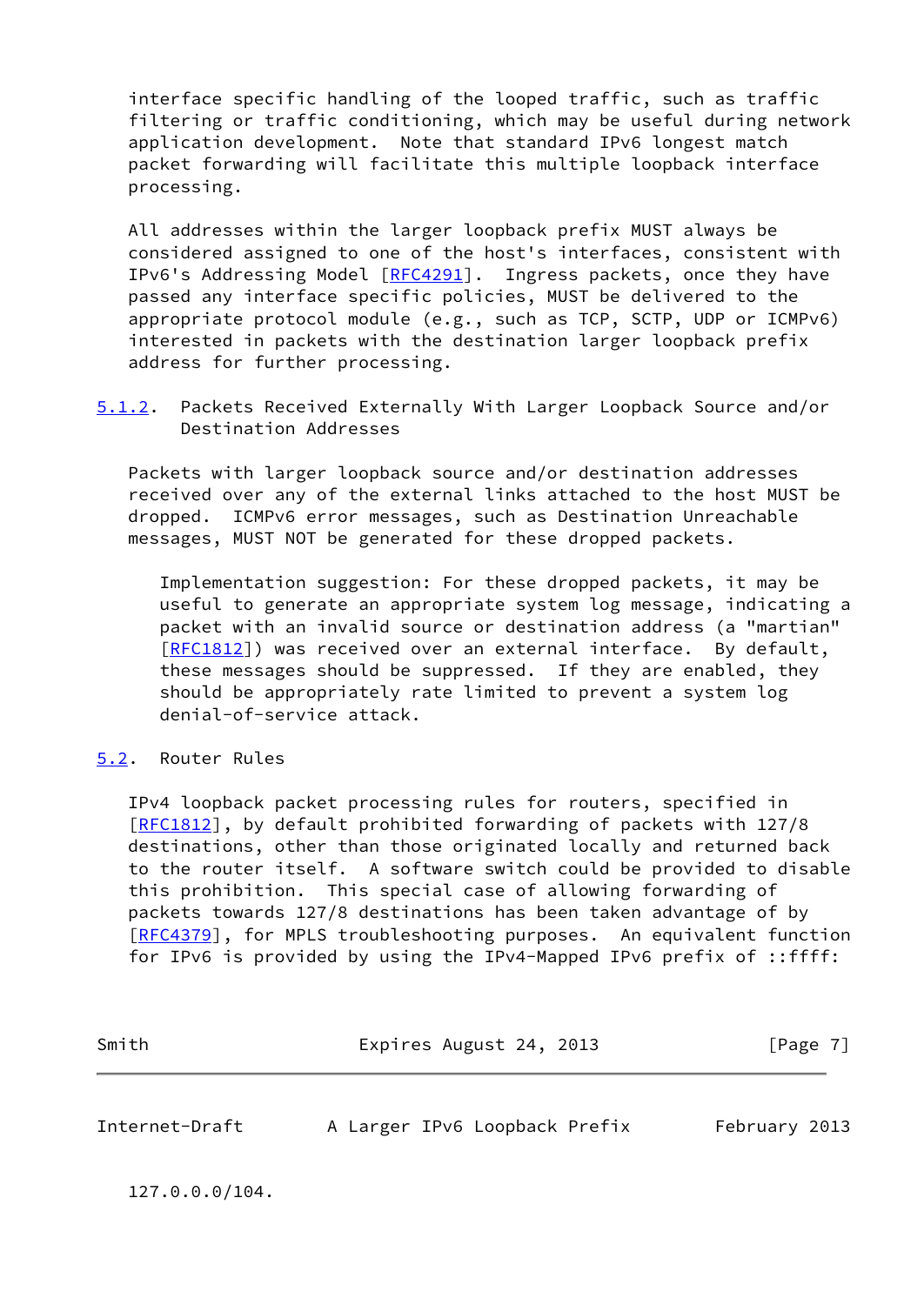The existing ::1/128 packet processing rules for routers are the same as those for IPv6 hosts [\[RFC4291](https://datatracker.ietf.org/doc/pdf/rfc4291)].

 For the new larger loopback prefix, the IPv6 router processing rules are changed to match those of IPv4, to suit future uses similar to the MPLS troubleshooting case.

<span id="page-8-1"></span>[5.2.1](#page-8-1). Packets Originated with Larger Loopback Source and/or Destination Addresses

 By default, a router MUST follow the host processing rules, described previously, for packets originated with larger loopback source and/or destination addresses.

 A software switch MAY be provided to permit packets with larger loopback source and/or destination addresses to be sent via an external interface. If provided, this software switch MUST default to being switched off.

<span id="page-8-2"></span>[5.2.2](#page-8-2). Packets Received Externally With Larger Loopback Source and/or Destination Addresses

 By default, a router MUST follow the host processing rules, described previously, for packets received externally with larger loopback source and/or destination addresses.

 A software switch MAY be provided to permit received packets with larger loopback source and/or destination addresses to be forwarded via an external interface. This software switch MUST default to being switched off.

<span id="page-8-0"></span>[6](#page-8-0). Default Address Selection

For the purposes of default address selection [[RFC6724](https://datatracker.ietf.org/doc/pdf/rfc6724)], as with ::1/128, addresses within the larger loopback prefix MUST be treated as having link-local scope, and must have a "preferred" configuration status.

Within the address selection default policy table  $[REG724]$ , the larger loopback prefix is to be assigned a precedence value of 60. As the existing ::1/128 loopback address has a precedence value of 50, given a choice, a larger loopback prefix address will be chosen as a destination address over ::1/128.

Within the address selection default policy table [[RFC6724](https://datatracker.ietf.org/doc/pdf/rfc6724)], the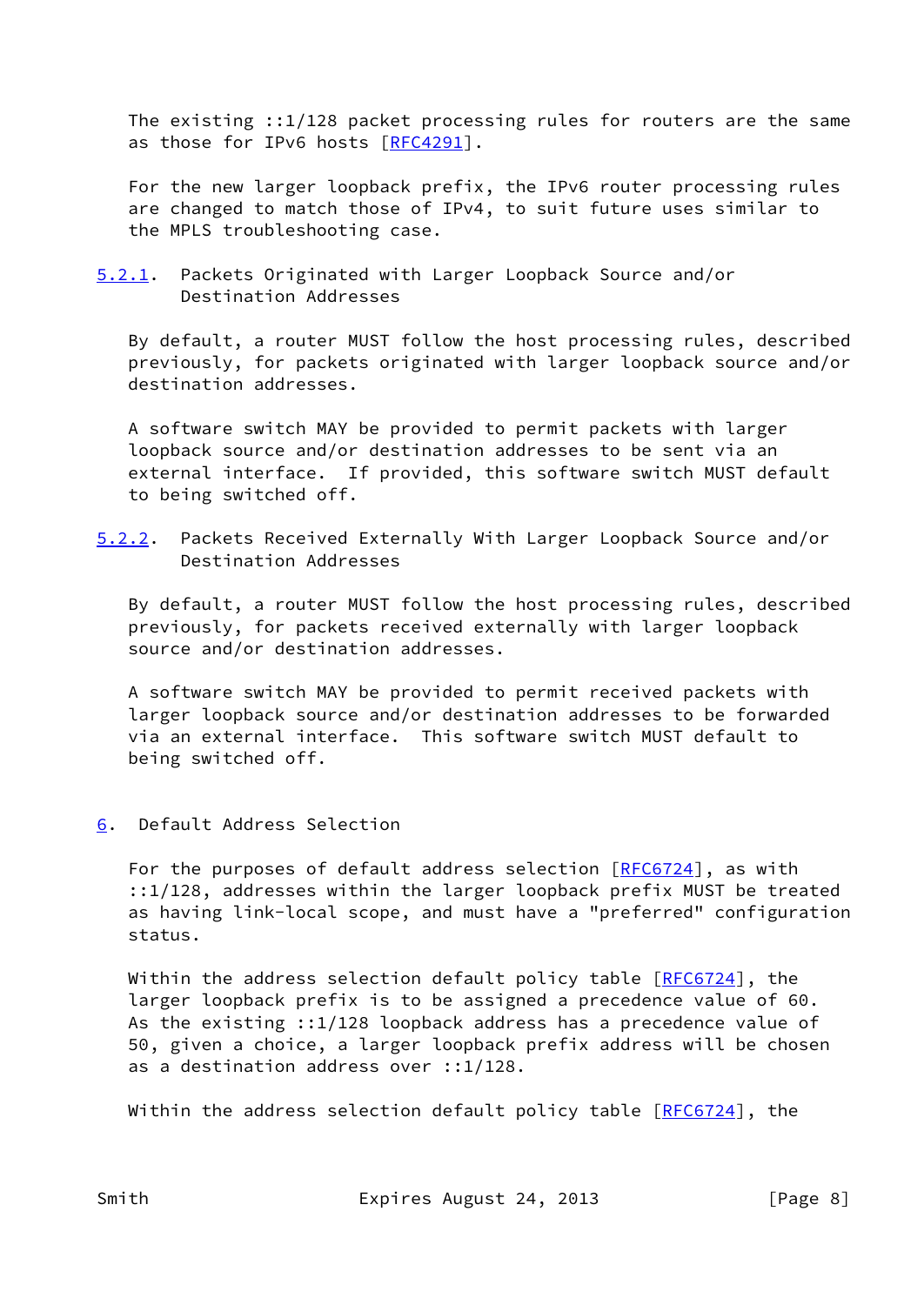<span id="page-9-1"></span> larger loopback prefix is to be assigned a label value of 14, for use during source address selection.

 These default address selection changes should be enabled at the same time that the larger loopback prefix and corresponding processing rules are enabled on a node.

### <span id="page-9-0"></span>[7](#page-9-0). DNS Considerations

 The DNS zone for 1::/32, 0.0.0.0.1.0.0.0.IP6.ARPA, SHOULD be served locally. [[RFC6303](https://datatracker.ietf.org/doc/pdf/rfc6303)] provides further discussion regarding local serving of DNS zones for non-global IP address spaces.

### <span id="page-9-2"></span>[8](#page-9-2). Acknowledgements

 Nick Hilliard provided valuable review, comments and advice on this memo.

 Review and comments were provided by, in alphabetical order, Bill Atwood, Brian Carpenter, Roland Chan, Chris Chaundy, Owen DeLong, Chris Donovan, Matts Kallioniemi, Erik Kline and Tina Tsou. Thanks to Bill for persisting with advice on grammar errors. Owen DeLong does not agree with what is proposed in this memo, however his review and comments, as with the other reviewers' comments, have helped improve it.

This memo was prepared using the xml2rfc tool.

# <span id="page-9-3"></span>[9](#page-9-3). IANA Considerations

 IANA is requested to allocate 0001::/32 from within 0000::/8 of the Internet Protocol Version 6 Address Space, for use as a larger loopback prefix for IPv6, as detailed in this memo, and to record it in the [\[IANA-IPV6REG](#page-11-3)].

### <span id="page-9-4"></span>[10.](#page-9-4) Security Considerations

 During deployment of a new larger loopback prefix, there will be a transition period where some hosts and routers have implemented the larger loopback processing rules defined in this memo while others haven't. These legacy hosts and routers will forward larger loopback prefix traffic using conventional unicast processing. For traffic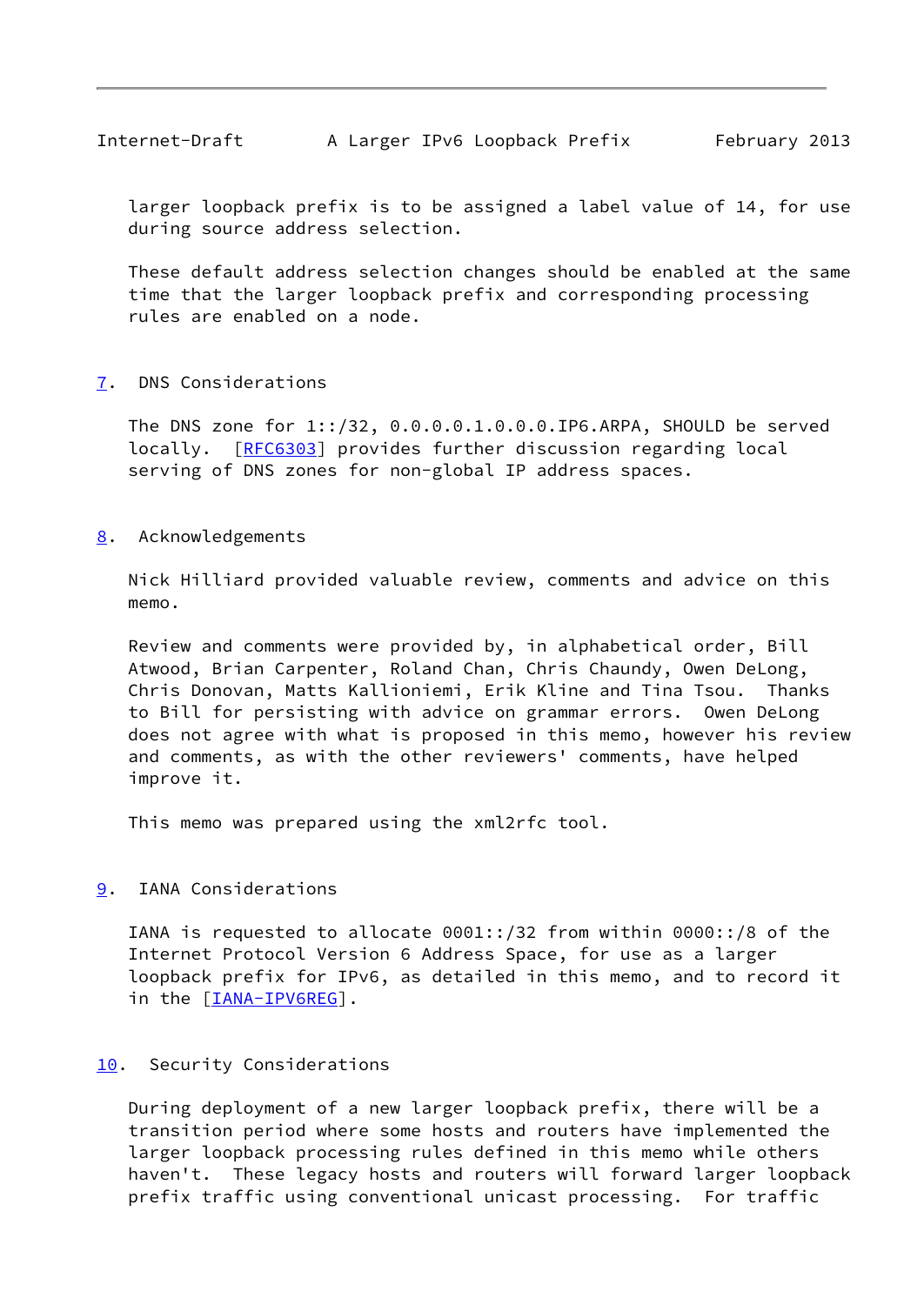towards non-local larger loopback addresses, traffic will most likely leave the legacy originating host via its default route, and may be

Smith Expires August 24, 2013 [Page 9]

<span id="page-10-1"></span>Internet-Draft A Larger IPv6 Loopback Prefix February 2013

 forwarded by legacy routers using their default route. This may unintentionally disclose sensitive information.

 Packet filters, matching traffic with larger loopback source and/or destination addresses, should be used to prevent unintended forwarding of loopback traffic. They should be deployed at the following locations:

- o on the legacy hosts themselves,
- o on legacy routers interconnecting different networks, such as on a router interconnecting a private network and the Internet,
- o on appropriate security domain boundary legacy routers within the local network, if not all legacy routers within the local network.

 Routes for the new larger loopback prefix should not be announced or accepted if received, unless necessary for special cases where packets with larger loopback prefix addresses are allowed to be forwarded.

<span id="page-10-0"></span>[11.](#page-10-0) Change Log [RFC Editor please remove]

 [draft-smith-larger-ipv6-loopback-prefix-00](https://datatracker.ietf.org/doc/pdf/draft-smith-larger-ipv6-loopback-prefix-00), initial version, 2012-07-24

 [draft-smith-larger-ipv6-loopback-prefix-01](https://datatracker.ietf.org/doc/pdf/draft-smith-larger-ipv6-loopback-prefix-01), much less verbose version, 2012-08-17

 [draft-smith-larger-ipv6-loopback-prefix-02](https://datatracker.ietf.org/doc/pdf/draft-smith-larger-ipv6-loopback-prefix-02), clarifications, 2013-01-07

- o clarification that the larger loopback prefix should fall within ::/8, the parent prefix of ::/128 and ::1/128
- o Change from 1::/48 to 1::/32
- o text about logically assigning addresses to interface(s), as per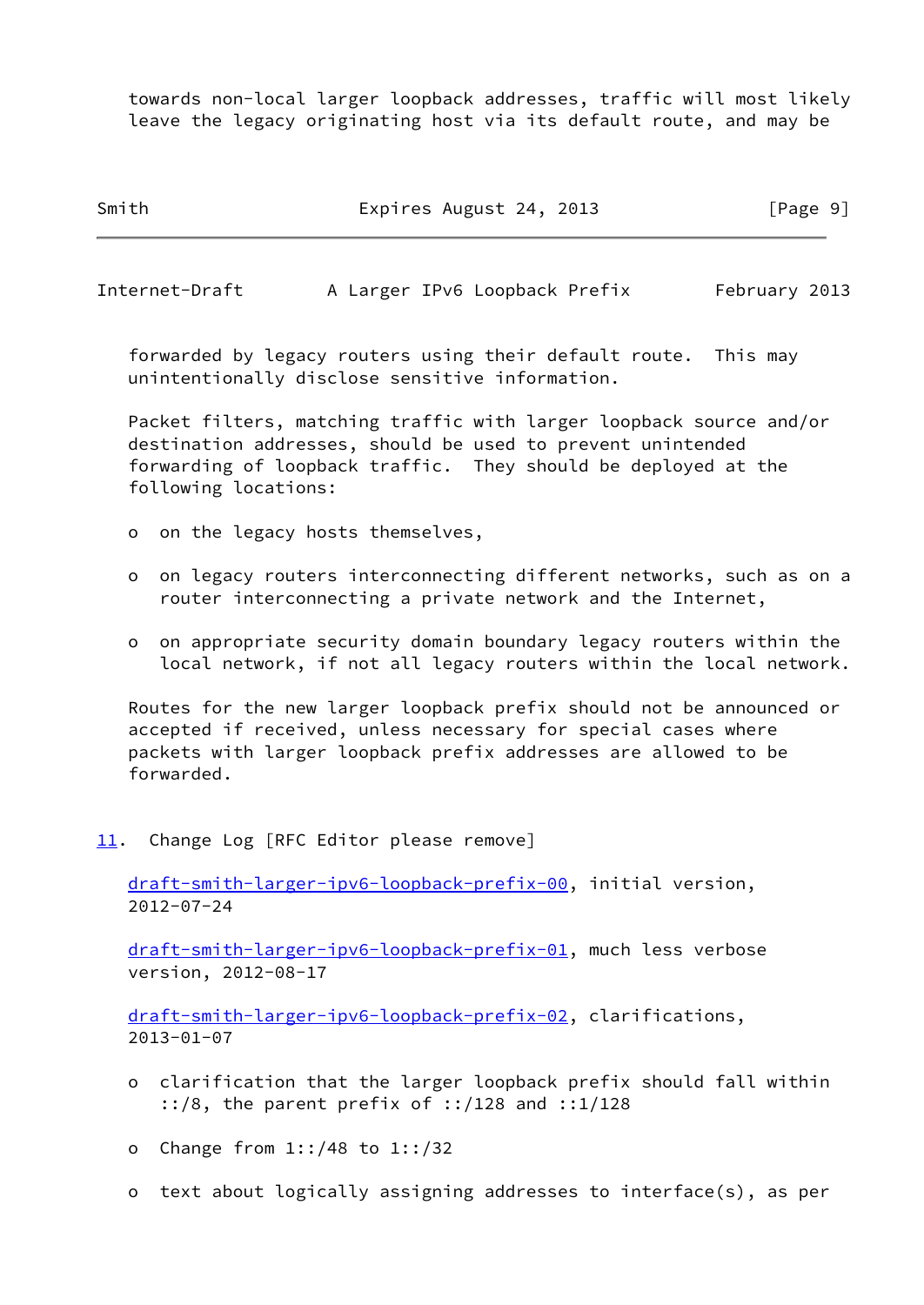IPv6 addressing model

- o automatic loopback address configuration to multiple loopback interfaces
- o local serving of 0.0.0.1.0.0.0.IP6.ARPA zone in DNS

 [draft-smith-larger-ipv6-loopback-prefix-03](https://datatracker.ietf.org/doc/pdf/draft-smith-larger-ipv6-loopback-prefix-03), clarifications, 2013-02-07

| Smith | Expires August 24, 2013 | [Page 10] |  |
|-------|-------------------------|-----------|--|
|       |                         |           |  |

<span id="page-11-1"></span>Internet-Draft A Larger IPv6 Loopback Prefix February 2013

- o default address selection precedence and label values
- o comment about other IPv4 in IPv6 address forms
- o more clarifications
- o grammar corrections

[draft-smith-larger-ipv6-loopback-prefix-04](https://datatracker.ietf.org/doc/pdf/draft-smith-larger-ipv6-loopback-prefix-04), minor fixups, 2013-02-20

- o usability references (DOET and EASY-NUMBERS)
- o minor clarifications
- o grammar corrections

<span id="page-11-0"></span>[12.](#page-11-0) References

<span id="page-11-2"></span>[12.1](#page-11-2). Normative References

<span id="page-11-3"></span>[IANA-IPV6REG]

 Internet Assigned Numbers Authority, "IPv6 Special Purpose Address Registry", 2013, [<http://www.iana.org/assignments/](http://www.iana.org/assignments/iana-ipv6-special-registry) [iana-ipv6-special-registry>](http://www.iana.org/assignments/iana-ipv6-special-registry).

- [RFC1122] Braden, R., "Requirements for Internet Hosts Communication Layers", STD 3, [RFC 1122](https://datatracker.ietf.org/doc/pdf/rfc1122), October 1989.
- [RFC1213] McCloghrie, K. and M. Rose, "Management Information Base for Network Management of TCP/IP-based internets:MIB-II", STD 17, [RFC 1213,](https://datatracker.ietf.org/doc/pdf/rfc1213) March 1991.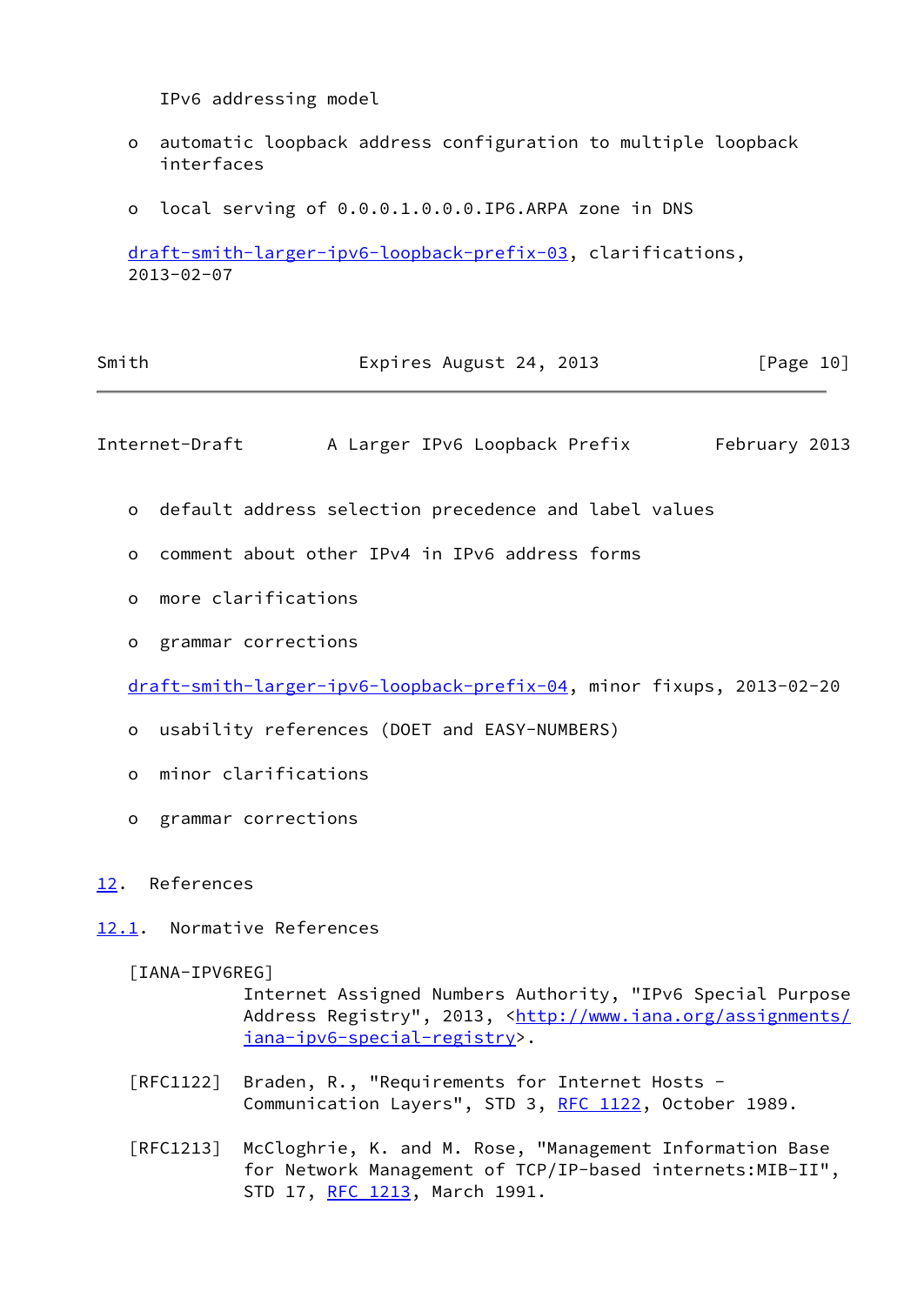[RFC2119] Bradner, S., "Key words for use in RFCs to Indicate Requirement Levels", [BCP 14](https://datatracker.ietf.org/doc/pdf/bcp14), [RFC 2119](https://datatracker.ietf.org/doc/pdf/rfc2119), March 1997.

<span id="page-12-0"></span>[12.2](#page-12-0). Informative References

<span id="page-12-3"></span> [DOET] Norman, D., "The Design of Everyday Things", 2002, <http:/ /www.jnd.org/books/the-design-of-everyday-things.html>.

<span id="page-12-2"></span> [EASY-NUMBERS] Milikowski, M. and J. Elshout, "What makes a number easy to remember?", 1995, [<http://http://www.rekencentrale.nl/](http://http://www.rekencentrale.nl/bestanden/Andere_artikelen_MM/1995_1999/pdf_files/What_makes_a_number_easy.pdf) [bestanden/Andere\\_artikelen\\_MM/1995\\_1999/pdf\\_files/](http://http://www.rekencentrale.nl/bestanden/Andere_artikelen_MM/1995_1999/pdf_files/What_makes_a_number_easy.pdf) What makes a number easy.pdf>.

[RFC1812] Baker, F., "Requirements for IP Version 4 Routers",

| Smith | Expires August 24, 2013 | [Page 11] |
|-------|-------------------------|-----------|
|       |                         |           |

<span id="page-12-1"></span>Internet-Draft A Larger IPv6 Loopback Prefix February 2013

[RFC 1812,](https://datatracker.ietf.org/doc/pdf/rfc1812) June 1995.

- [RFC4038] Shin, M-K., Hong, Y-G., Hagino, J., Savola, P., and E. Castro, "Application Aspects of IPv6 Transition", [RFC 4038,](https://datatracker.ietf.org/doc/pdf/rfc4038) March 2005.
- [RFC4193] Hinden, R. and B. Haberman, "Unique Local IPv6 Unicast Addresses", [RFC 4193,](https://datatracker.ietf.org/doc/pdf/rfc4193) October 2005.
- [RFC4291] Hinden, R. and S. Deering, "IP Version 6 Addressing Architecture", [RFC 4291](https://datatracker.ietf.org/doc/pdf/rfc4291), February 2006.
- [RFC4379] Kompella, K. and G. Swallow, "Detecting Multi-Protocol Label Switched (MPLS) Data Plane Failures", [RFC 4379,](https://datatracker.ietf.org/doc/pdf/rfc4379) February 2006.
- [RFC5156] Blanchet, M., "Special-Use IPv6 Addresses", [RFC 5156,](https://datatracker.ietf.org/doc/pdf/rfc5156) April 2008.
- [RFC6052] Bao, C., Huitema, C., Bagnulo, M., Boucadair, M., and X. Li, "IPv6 Addressing of IPv4/IPv6 Translators", [RFC 6052,](https://datatracker.ietf.org/doc/pdf/rfc6052) October 2010.
- [RFC6303] Andrews, M., "Locally Served DNS Zones", [BCP 163,](https://datatracker.ietf.org/doc/pdf/bcp163) [RFC 6303,](https://datatracker.ietf.org/doc/pdf/rfc6303) July 2011.